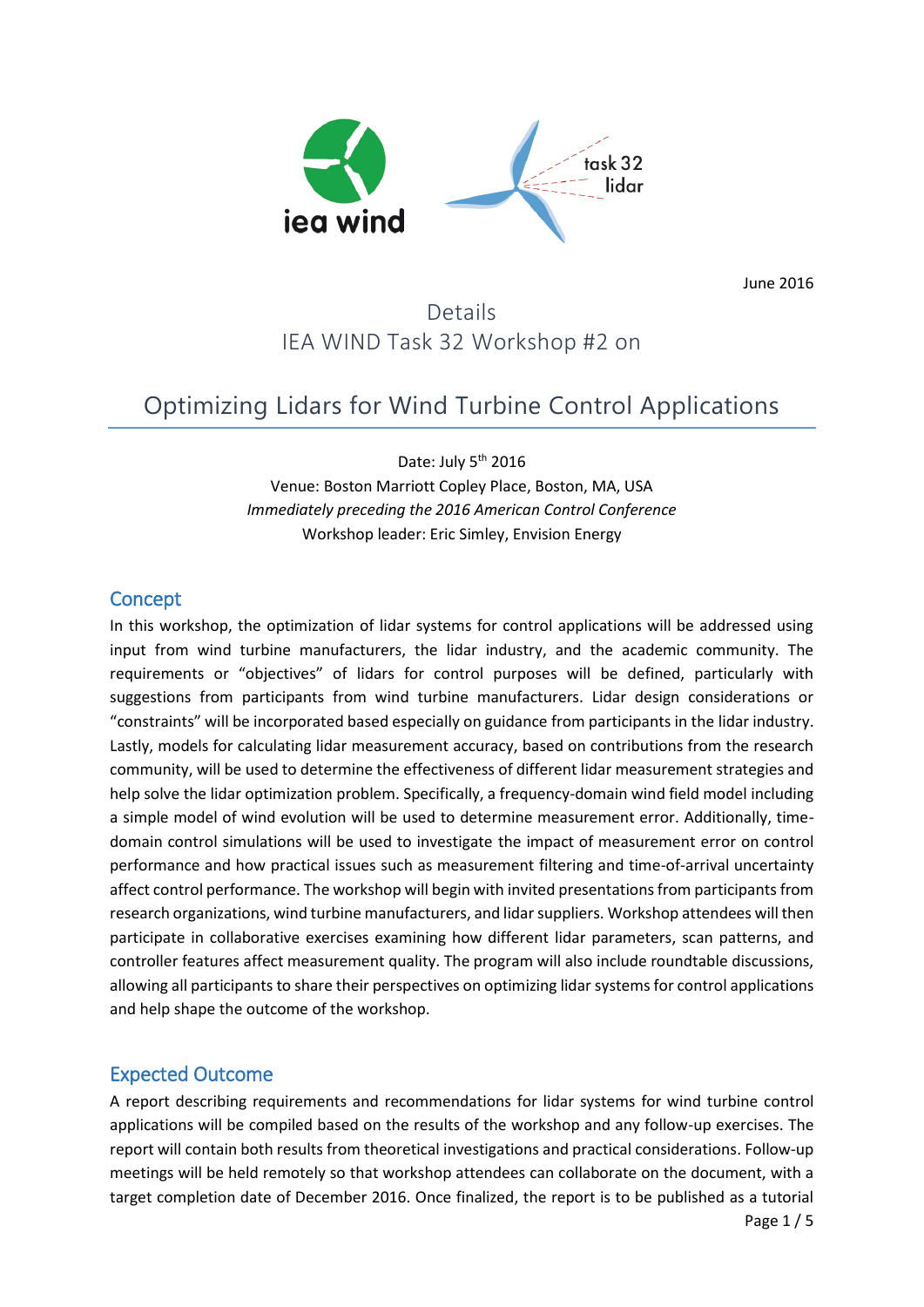paper in an appropriate journal, to be defined at a later time, and made available to stakeholders in the lidar and wind energy communities.

Prior to the workshop, a draft outline of the report will be made available here:<https://goo.gl/A5zs9q>

## Program

| 8:30  | Welcome/Introduction to IEA Wind Task 32 (David Schlipf, SWE, University of<br>Stuttgart)                                                                                                                                          |  |  |
|-------|------------------------------------------------------------------------------------------------------------------------------------------------------------------------------------------------------------------------------------|--|--|
| 8:45  | Introduction to workshop (Eric Simley, Envision Energy)                                                                                                                                                                            |  |  |
| 9:00  | Introduction to lidar-assisted control (Andy Scholbrock, NREL)                                                                                                                                                                     |  |  |
| 9:30  | Requirements and objectives of lidar systems for control purposes from the wind<br>turbine manufacturers' perspective (Conner Shane, GE; Bin Wang, Goldwind)                                                                       |  |  |
| 10:15 | Coffee break                                                                                                                                                                                                                       |  |  |
| 10:30 | Design considerations and constraints for lidar systems for control purposes from the<br>lidar industry's perspective (Matthieu Boquet, Avent; Shumpei Kameyama, Mitsubishi<br>and Hirokazu Kawabata, AIST; Chris Slinger, ZephIR) |  |  |
| 11:30 | Roundtable discussions on lidar-assisted control objectives and current barriers for<br>lidar for wind turbine control (small group discussions)                                                                                   |  |  |
| 12:30 | Lunch (Fogo de Chao)                                                                                                                                                                                                               |  |  |
| 1:45  | Sources of lidar wind speed measurement error for control applications (Eric Simley,<br><b>Envision Energy)</b>                                                                                                                    |  |  |
| 2:15  | Exercise 1: Investigating how lidar parameter and scan pattern choices impact<br>measurement quality (group exercise, leader: Eric Simley, Envision Energy)                                                                        |  |  |
| 3:15  | Coffee break                                                                                                                                                                                                                       |  |  |
| 3:30  | Exercise 2: Investigating how lidar measurement error, measurement filtering and<br>wind speed time-of-arrival uncertainty impact controller performance (group exercise,<br>leader: Holger Fürst, SWE, University of Stuttgart)   |  |  |
| 4:30  | Roundtable discussions on lidar system optimization for control applications (small<br>group discussions)                                                                                                                          |  |  |
| 5:30  | Workshop wrap-up and formulation of next steps, including preparation of the final<br>report (group discussion)                                                                                                                    |  |  |
| 6:00  | End of workshop                                                                                                                                                                                                                    |  |  |
| 7:30  | Dinner (location TBD)                                                                                                                                                                                                              |  |  |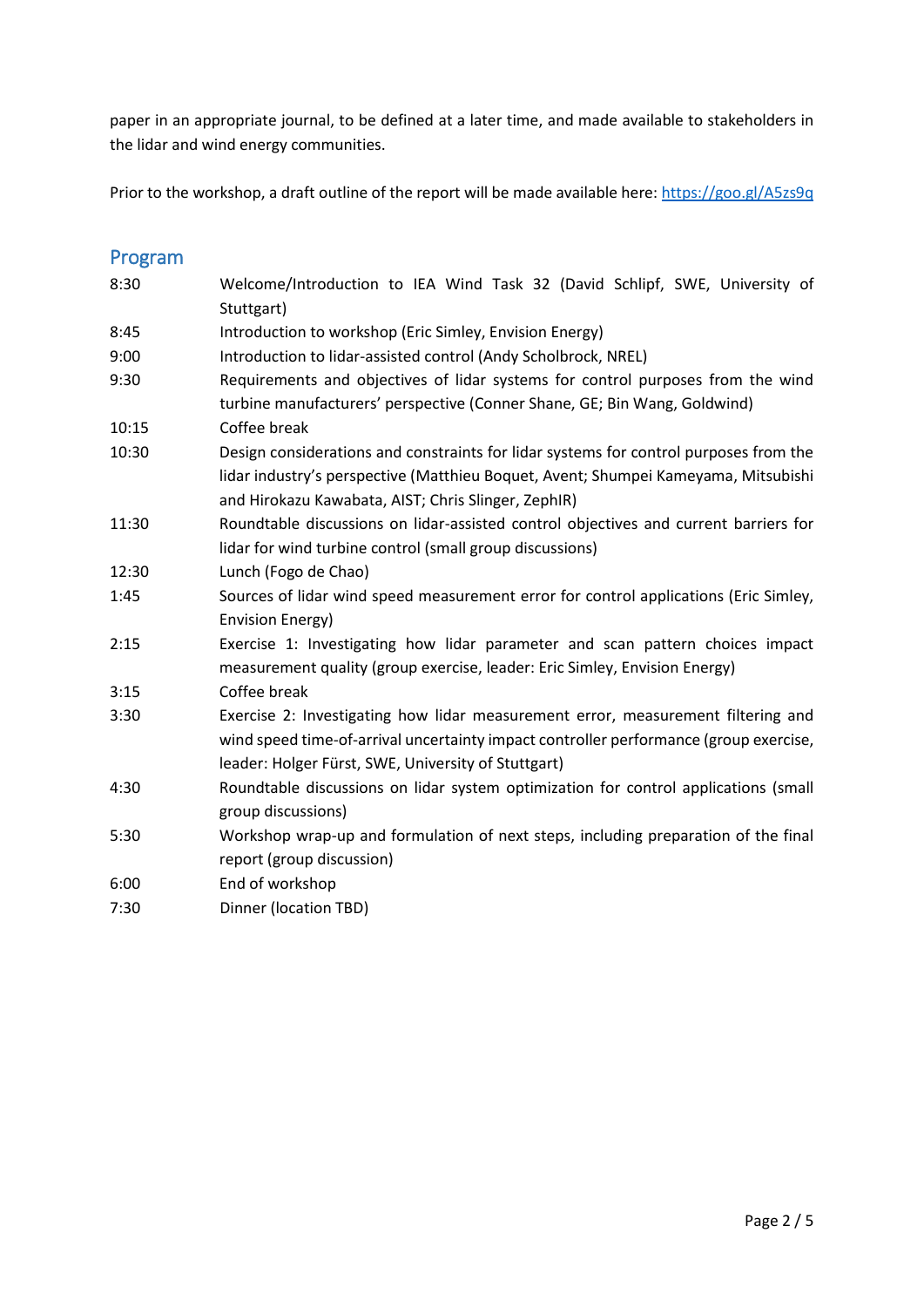## Program Details

### **Roundtable discussions on lidar-assisted control objectives and current barriers for lidar for wind turbine control**

The outcome of the discussion will be a list of control objectives that lidar optimization should be considered for as well as a list of barriers that need to be overcome to allow the widespread use of lidars for control.

#### **Exercise 1: Investigating how lidar parameter and scan pattern choices impact measurement quality**

Learning Objectives: To understand the concept of lidar measurement coherence, which can be used to analyze the quality of lidar measurement scenarios. Measurement coherence can be directly calculated using spectral wind field models without having to perform any time-domain simulations. We will investigate how concepts such as the type of scan pattern, wind evolution, line-of-sight limitations, and spatial averaging affect measurement quality by examining measurement coherence and mean square measurement error. The conclusions from this exercise can help guide the next roundtable discussion.

*Exercise details and MATLAB code can be found here: [www.ieawindtask32.org/wp-content/uploads/ws02/IEAWindTask32\\_WS02\\_Ex1.zip](http://www.ieawindtask32.org/wp-content/uploads/ws02/IEAWindTask32_WS02_Ex1.zip) Please refer to IEAWindTask32\_WS02\_Ex1\_Notes.pdf for the exercise instructions.*

#### **Exercise 2: Investigating how lidar measurement error, measurement filtering, and wind speed timeof-arrival uncertainty impact controller performance**

Learning Objectives: To understand how wind preview signals can be used to improve wind turbine control, using collective pitch control as an example. Participants will investigate how theoretical generator speed spectra, calculated using methods introduced in exercise 1, and spectra from timemarching simulations match and why coherence is a good measure of how the control performance is impacted. In addition, wind preview filtering and timing are important design considerations and without solid understanding of these two issues feedforward control can generate more harm than benefit. The conclusions from this exercise can help guide the next roundtable discussion. *Exercise details and MATLAB code can be found here:*

*[www.ieawindtask32.org/wp-content/uploads/ws02/IEAWindTask32\\_WS02\\_Ex2.zip](http://www.ieawindtask32.org/wp-content/uploads/ws02/IEAWindTask32_WS02_Ex2.zip) Please refer to IEAWindTask32\_WS02\_Ex2\_Notes.pdf for the exercise instructions.*

#### **Roundtable discussions on lidar system optimization for control applications**

The outcome of the discussion will be a list of design suggestions that can mitigate the barriers preventing the widespread use of lidar-assisted control and a list of design suggestions for optimizing lidars for the identified control applications, taking into account the design constraints identified by the lidar industry. The outcome of this discussion will form a starting point for the material to be included in the workshop report.

#### **Dinner**

After the workshop, those participants who are attending the ACC are encouraged to attend the opening reception at 7pm. Those who will not be attending the opening reception are invited to join for dinner at 7:30pm at a nearby restaurant (TBD).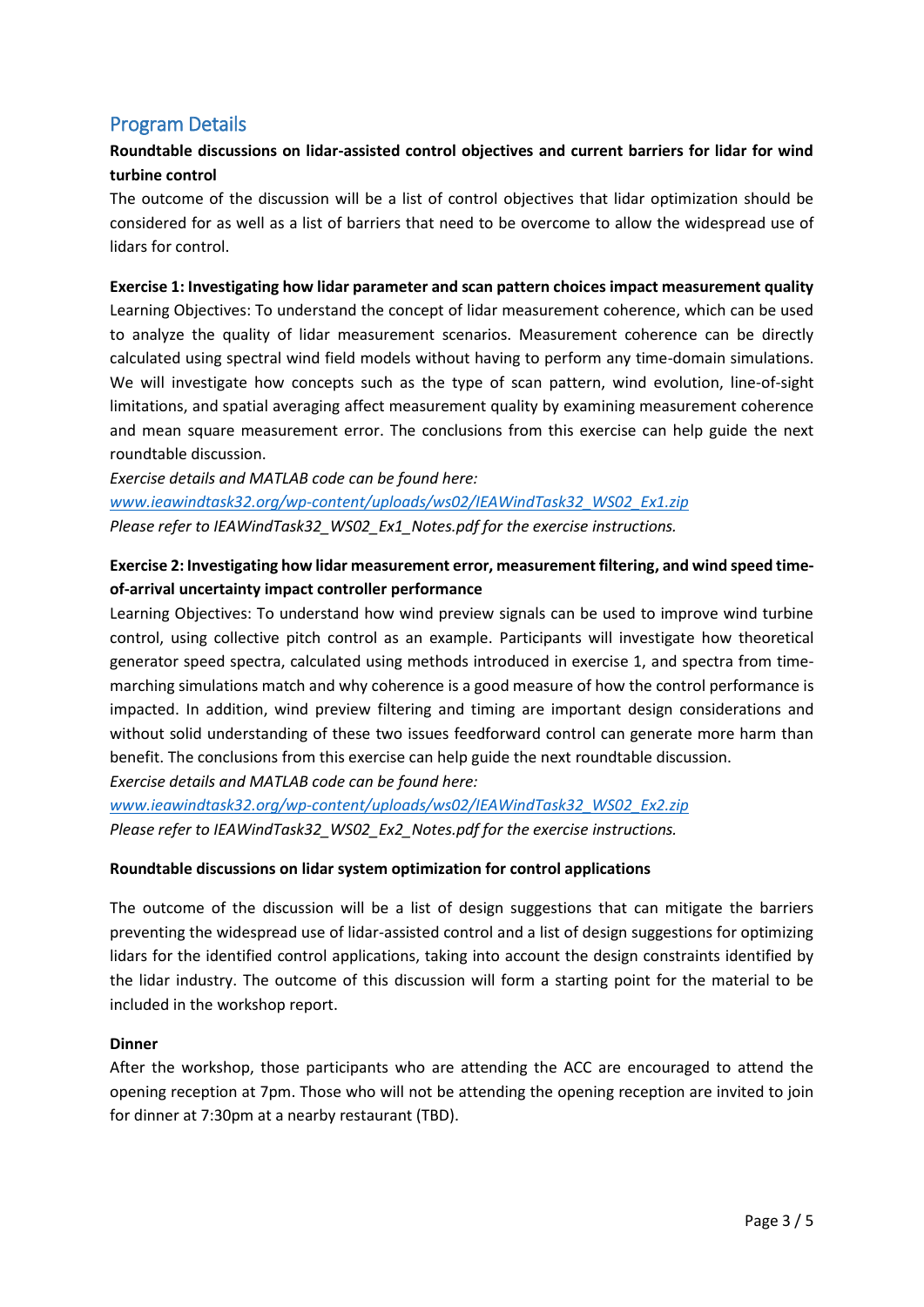## Participant List

| Name                     | Country            | Institution                                |
|--------------------------|--------------------|--------------------------------------------|
| <b>Alan Wright</b>       | <b>USA</b>         | <b>NREL</b>                                |
| <b>Andrew Scholbrock</b> | <b>USA</b>         | <b>NREL</b>                                |
| <b>Bin Wang</b>          | China              | Goldwind                                   |
| <b>Bryan Williams</b>    | <b>USA</b>         | <b>GE</b>                                  |
| <b>Cédric Arbez</b>      | Canada             | TechnoCentre Éolien                        |
| <b>Chris Slinger</b>     | UK                 | ZephIR                                     |
| <b>Conner B. Shane</b>   | <b>USA</b>         | <b>GE</b>                                  |
| <b>Daniel Zalkind</b>    | <b>USA</b>         | University of Colorado Boulder             |
| <b>David Schlipf</b>     | Germany            | <b>SWE University Stuttgart</b>            |
| <b>Dhiraj Arora</b>      | <b>USA</b>         | <b>GE</b>                                  |
| <b>Eric Simley</b>       | <b>USA</b>         | <b>Envision Energy</b>                     |
| Evan G. Osler            | <b>USA</b>         | Renewable NRG Systems                      |
| <b>Florian Haizmann</b>  | Germany            | <b>SWE University Stuttgart</b>            |
| <b>Guilin Zhou</b>       | China              | Goldwind                                   |
| <b>Hirokazu Kawabata</b> | Japan              | Advanced Industrial Science and Technology |
| <b>Holger Fürst</b>      | Germany            | <b>SWE University Stuttgart</b>            |
| Jan-Willem van Wingerden | <b>Netherlands</b> | <b>TU Delft</b>                            |
| <b>Justin Creaby</b>     | <b>USA</b>         | Siemens                                    |
| Kathryn Johnson          | <b>USA</b>         | <b>Colorado School of Mines</b>            |
| Lei Liu                  | China              | Goldwind                                   |
| <b>Lucy Pao</b>          | <b>USA</b>         | University of Colorado Boulder             |
| <b>Mahmood Mirzaei</b>   | <b>Denmark</b>     | DTU Wind Energy                            |
| <b>Matthieu Boquet</b>   | France             | Avent                                      |
| <b>Michael Hind</b>      | USA                | <b>Siemens</b>                             |
| <b>Nikolas Angelou</b>   | <b>Denmark</b>     | DTU Wind Energy                            |
| Nobuki Kotake            | Japan              | Mitsubishi Electric Corporation            |
| <b>Paul Fleming</b>      | <b>USA</b>         | <b>NREL</b>                                |
| Pierino Bonanni          | <b>USA</b>         | <b>GE</b>                                  |
| <b>Raach Steffen</b>     | Germany            | <b>SWE University Stuttgart</b>            |
| Róbert Ungurán           | Germany            | University of Oldenburg                    |
| <b>Romain Goussault</b>  | France             | <b>IFPEN</b>                               |
| <b>Roozbeh Bakhshi</b>   | USA                | University of Maryland-College Park        |
| <b>Sachin Navalkar</b>   | Netherlands        | <b>TU Delft</b>                            |
| Shumpei Kameyama         | Japan              | Mitsubishi Electric Corporation            |